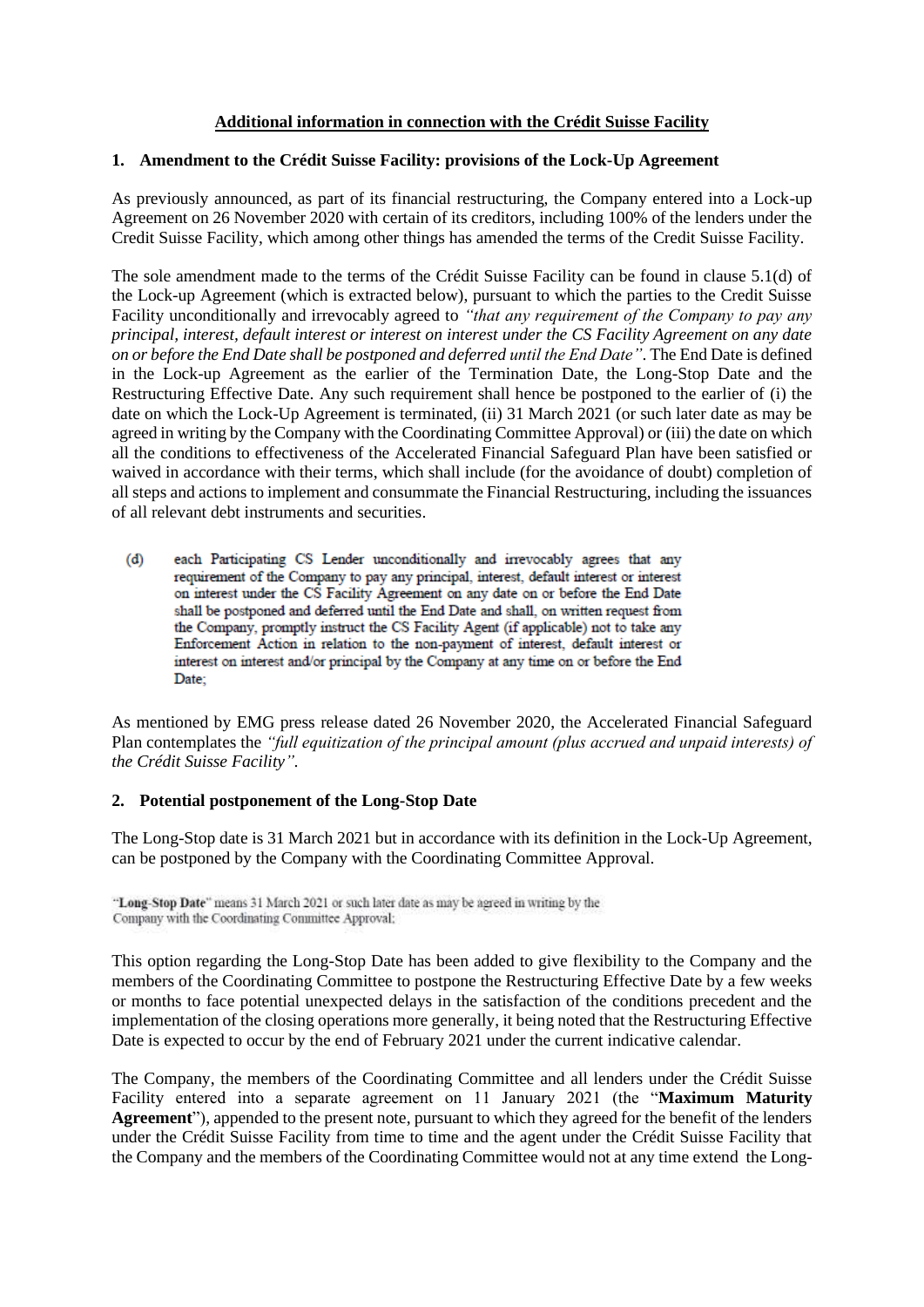Stop Date under the Lock-up Agreement to a date falling later than the date which is ten years after the date of the Maximum Maturity Agreement.

### **3. Margin calculation**

The Margin determined by the Calculation Agent pursuant to clause 8.2 of the Crédit Suisse Facility with respect to the outstanding loan is 3.3 per cent  $(3.3\%)$ . The additional interest rate determined by the Calculation Agent pursuant to clause 8.4 of the Crédit Suisse Facility is also 3.3 per cent (3.3%), on the basis of EURIBOR being 0% and default interest not being factored in.

### **4. Interest amount**

As per the opening of financial safeguard proceedings on 14 December 2020, interest has ceased to accrue, as per provisions of article L. 622-28 of French Commercial Code.

#### **5. Deliverable debt**

Pursuant to the Lock-up Agreement, all lenders under the Crédit Suisse Facility (which represent all members of the Coordinating Committee or funds controlled or managed by them) have agreed to restrain themselves from assigning or transferring any of their rights in respect of the Locked-Up Debt they own, including all debt incurred pursuant to the Crédit Suisse Facility:

Subject to Clause 1.4(b)(ii) above and any applicable law and/or regulation:

- until the End Date, no Participant may assign any of its rights or transfer any of its  $(a)$ rights or obligations in respect of, or declare or create any trust of any of its rights, title, interest or benefits (including voting rights) in respect of, its Locked-Up Debt or any other Claims against any member of the Group or EC Finance Plc (if applicable), or this Lock-Up Agreement (collectively, a "Transfer") to, or in favour of, any person. and no such Transfer shall be effective:
	- $(i)$ except as permitted under the relevant Documents; and
	- $(ii)$ unless the proposed transferee is another Participant and provided that such Participant shall promptly notify the Information Agent on behalf of the Company of the revised amount of its Locked-Up Debt following the transfer by providing the Information Agent with an Increase/Decrease Notice; or, if the proposed transferee is not a Participant, (x) unless the proposed transferee delivers to the Information Agent on behalf of the Company a duly completed and signed Accession Letter within three (3) Business Days of execution of an agreement or trade confirmation in respect of such Transfer or (y) to the extent that such Transfer occurs within the period of three (3) Business Days immediately prior to the voting date in respect of the Accelerated Financial Safeguard, unless the proposed transferee delivers to the Information Agent on behalf of the Company a duly completed and signed Accession Letter prior to the date of such vote.

"Locked-Up Debt" means, in relation to a Participant, all of its Locked-Up Senior Notes Debt and/or all its Locked-Up CS Debt and, as the case may be, all of its Fleet Notes Debt (until 31 December 2020) and all of its RCF Debt;